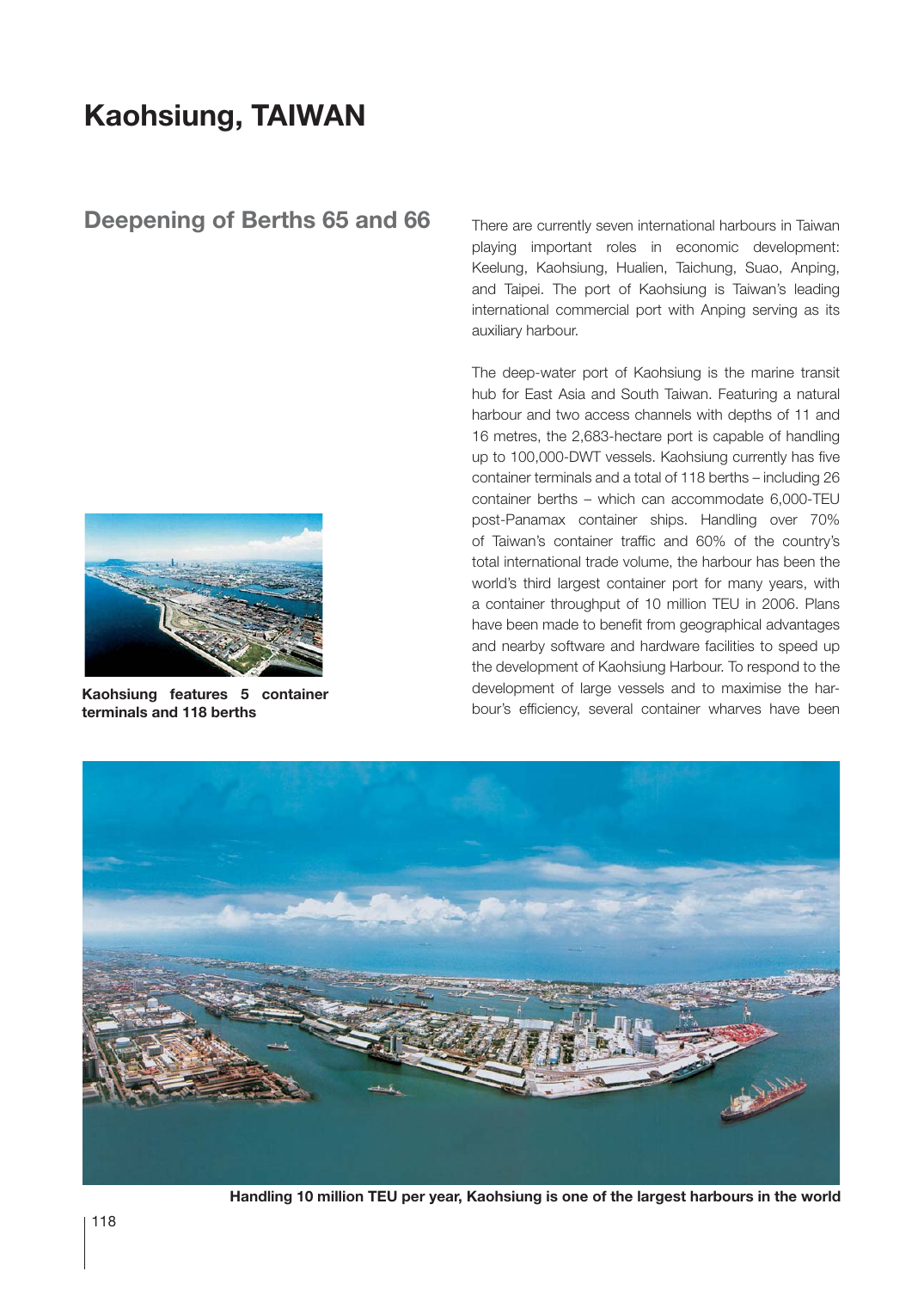



## **The most economical deepening solution involved installation of an underwater sheet pile wall forward of the quay**

deepened, including the existing berths 65 (length: 244 m) and 66 (length: 440 m) that have been be rebuilt as container wharves.

Berths 65 and 66 are part of the Container Terminal No. 2. Due to the scheduled deepening from 12 to 14.50 metres, the existing quays had to be redesigned. The quay walls of the existing Berths 65 and 66 consist of a combined sheet pile wall featuring box piles as king elements and 500-mm U-piles as intermediary elements. The king elements ( $L = 20.5$  m) and the intermediary elements  $(L = 13 \text{ m})$  are made of FSP VL sheet piles.

The Kaohsiung Harbour authorities disregarded the original concrete tender solution of the redesign because it exceeded the budget by 70%. It was therefore decided to opt for a high-strength steel sheet pile solution to deepen the quays. The new underwater sheet pile wall was to be placed in front of the toe of the existing quay wall.

**The existing structures were left in place**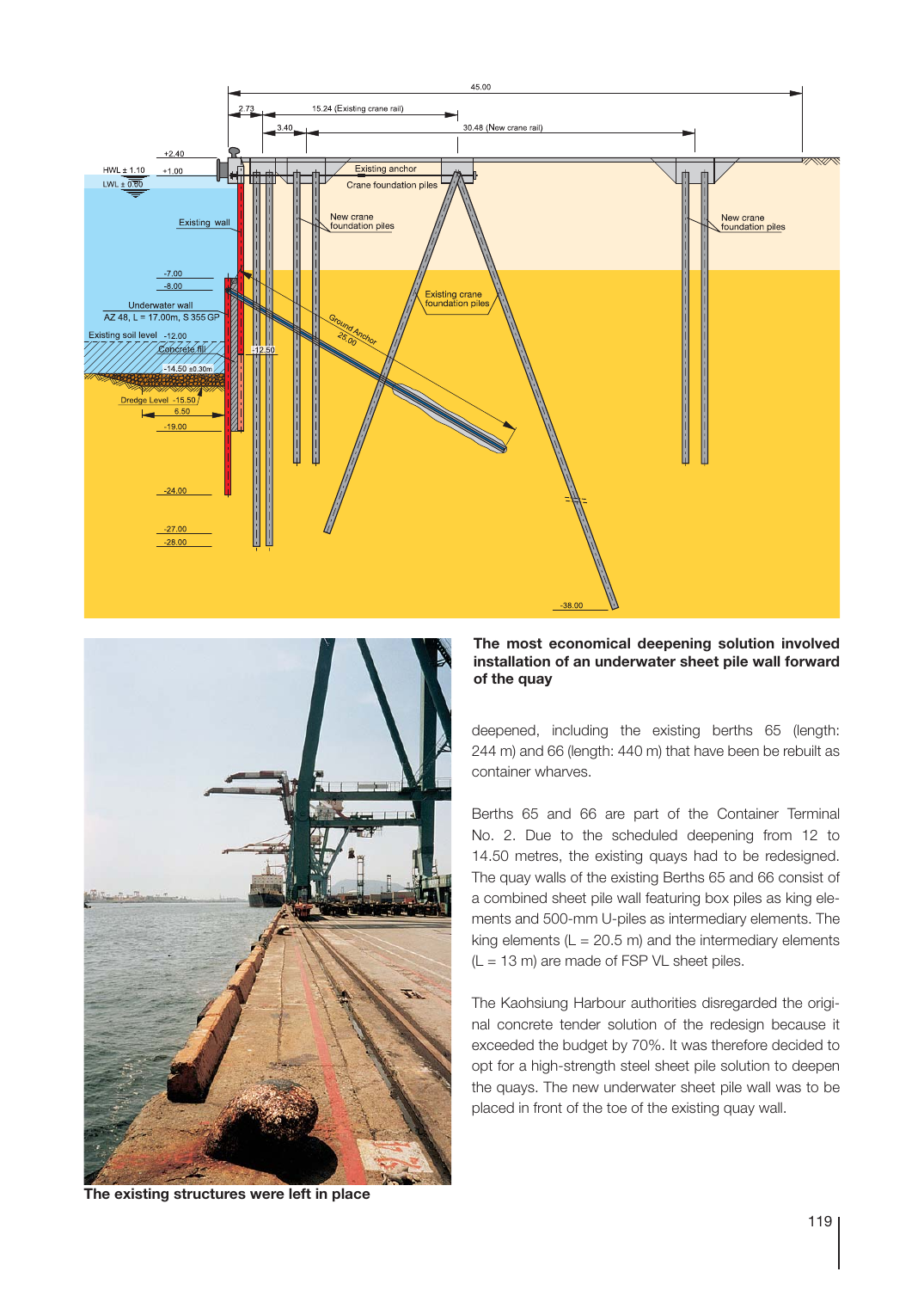

**The sheet pile wall reached from -7 to -24 m and was anchored with inclined anchors**





**L-shaped plates were used to connect the sheet piles to the anchors**



Owner: Kaohsiung Harbour authorities Designer & Contractor:

HWA CHI Construction Sheet piles: AZ 48 Pile length: 17 m Steel grade: S 355 GP Total quantity of sheet piles: 2,690 metric tons

Due to the substantial water depth of the new structure and seismic loads with horizontal ground accelerations of 0.11 g above and 0.22 g below the water level, bending moments were very high. The allowable deformation of the underwater sheet pile wall was strictly limited. In order to allow safe docking of vessels at the two deepened berths, the harbour authorities had to limit deflections so that ships would not strike the new wall.

A design study carried out by the Arcelor's technical department showed a maximum moment of 1,014 kNm/m for the ultimate limit state and a maximum moment of 1,482 kNm/m for seismic conditions, assuming overdredging of 1.0 m. These loads stretch conventional steel sheet piles to their limit: only Arcelor's AZ 48 with a section modulus of 4,800 cm<sup>3</sup>/m is capable of handling these moments.

The renovation of the 650-m quay calls for underwater installation of the AZ 48 sheet pile wall in front of the existing FSP VL box pile wall. The 17-m AZ 48 piles were driven into the harbour bed until their head reached a depth of seven metres. Cement grout and concrete were injected between the new and existing sheet piles.